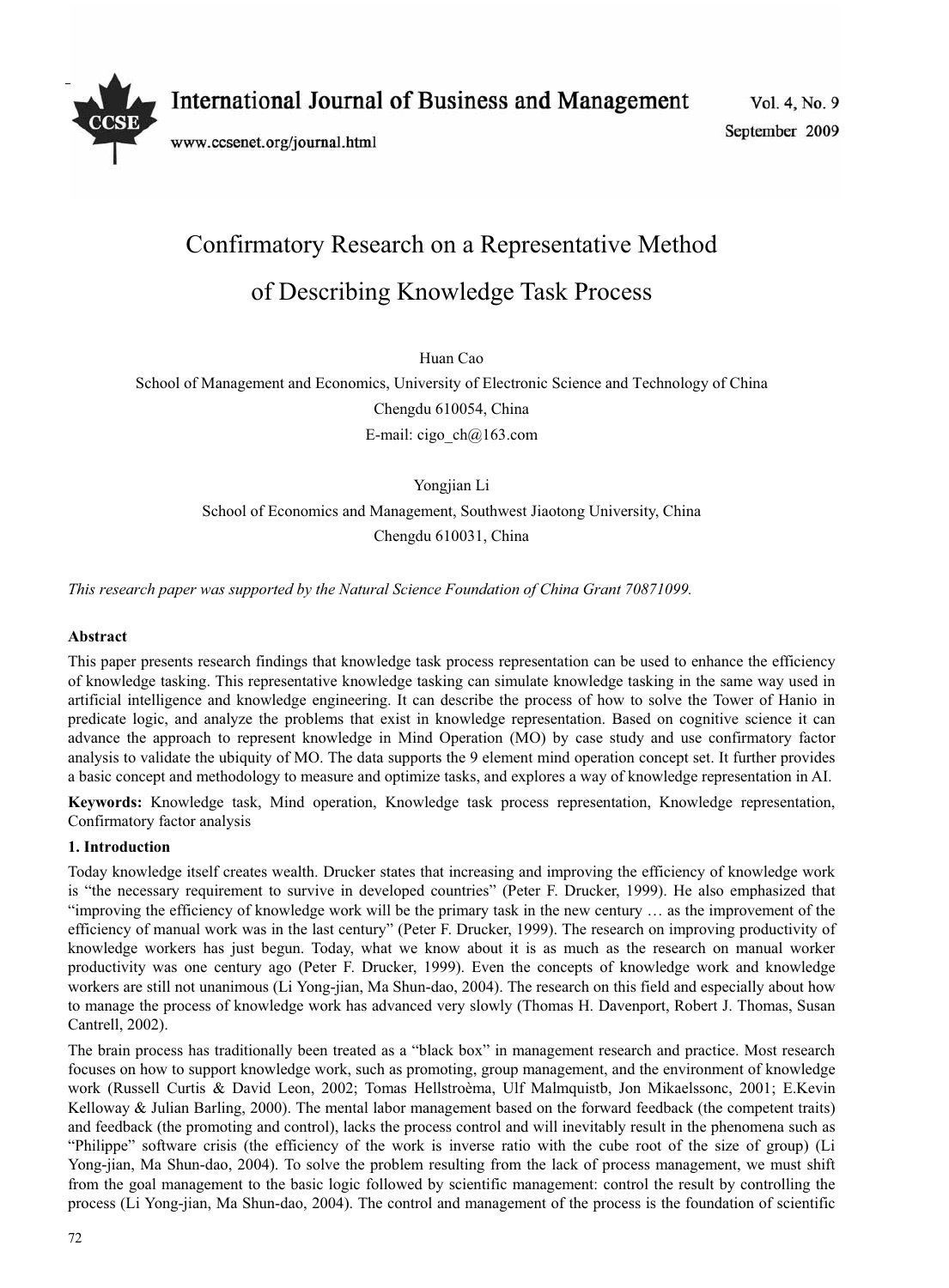management. The primary problem we need to address is how to describe and represent the process of knowledge work. This is a fundamental problem related to the brainwork process or "black box" (Wang lei, Li Yong-jian, 2006).

In the middle of the last century, after the behaviorist Edward C. Tolman advanced the term "medium variables". Psychologists then begun to explore the inner process of the mind, trying to uncover the "black box". Cognitive psychology research was conducted on cognition and intelligence. Not only the intuitive and philosophical discussion, but also studies based on modern scientific approaches (Chen Lin, 1982&1993).

#### **2. What is knowledge task process?**

The definition we give to knowledge tasking is based on the following conceptions:

1) Accepting the modern scientific definition of knowledge levels and conditions, we can define knowledge tasking as "complex and non-observed intelligence in the human brain" or regard it as "creationary intellective activity," or "insight". We therefore regard knowledge task processing as a "black box".

2) If we regard knowledge task as a wealth creating process, from the point of view of economics, neither research nor representation is necessary for knowledge task processing.

3) If we think human work is all the activities dominated by the brain and regard knowledge tasks as "more mental labor, less manual work", then it would get into the dissension of "more or less" while ignoring the discussion of the essential characteristics of knowledge process.

In order to represent the knowledge task process effectively, the knowledge task definition used in this research is not intuition of creative mental labor but the sequential process of mechanical mental labor. This definition facilitates the study's research and analysis of the process of knowledge tasking.

# *2.1 From the Cognitive psychology point of view knowledge tasking is the human brain's operating process using subjective symbols*

Undoubtedly, knowledge tasking is intellectual activity processing. The description of knowledge tasking equates to the description of human intelligence as activity processing. As long ago as the beginning of  $20<sup>th</sup>$  century, Thorndike proposed a "special factor theory". It suggests that intelligence is comprised of many special capacities, and he inaugurated research on how to describe and interpret human intellective activities. Human intellective activities are very complex phenomenon that has produced numerous research. This paper hopes to contribute to several of these theories related to knowledge task.

Guilford brought forth his "three-dimension" theory of intelligence in 1959. This theory considered that intelligence was a three-dimensional space structure comprised of **operations** (thinking methods, including five components: cognition, memory, divergent thinking, converge thinking, evaluating) × **contents** (objects which thinking operates on: figure, symbol, semantic meaning, action) × **results** (outcomes when certain operation acts on certain content: cell, kind, relation, system, transform, meanings). In this three-dimension structure, intelligence is not only mind operation, but also a three-dimension body that has close relationships with operational objects and operational results.

In the middle of the 1970's, the cognitive revolution began to impact on the research field of intelligence. The most representative research was Sternberg's Triarchic, "Theory of Human Intelligence" and the PASS theory put forward by Das. Their consensus in intelligence research was a transforming focus from traits analysis to interior process. They depicted the mind mechanism of intelligence operation by way of the cognitive process. They used the process analysis method of information-process, and described the interior process of intellective activities more quantitatively.

A component was the basic cell of intelligence operation analysis in Sternberg's Triarchic Theory of Human Intelligence. Sternberg thought was that a "component is a type of basic information processing. It operates on the basis of interior representation of objects or symbols. Such a process can transform a sensation input into a concept representation; it also can transform a concept representation into a movement output" (Sternberg R.J., 1985). Sternberg divided components into metacomponents, performance components and knowledge-acquisition components. Metacomponent was the highest-level control process. It played a role on constituting plans, choosing strategy, supervising execute, appraising results and adjusting feedback. The performance component was the component that a subject used when he implemented task operations with various strategies. Its function was implementing the dictates of metacognition and carrying out various idiographic cognitive process operations. Some performance components would only be used in a multitude of special tasks. Universal performance components, such as coding, combination and comparing of stimulating, inference etc., gained more attention (Sternberg R.J., 1985). Those could be viewed as basic mind operations, or mind operations at the "therblig" level.

Cognitive psychologist therefore regards knowledge tasking as the human brain's mind operating process on subjective symbols.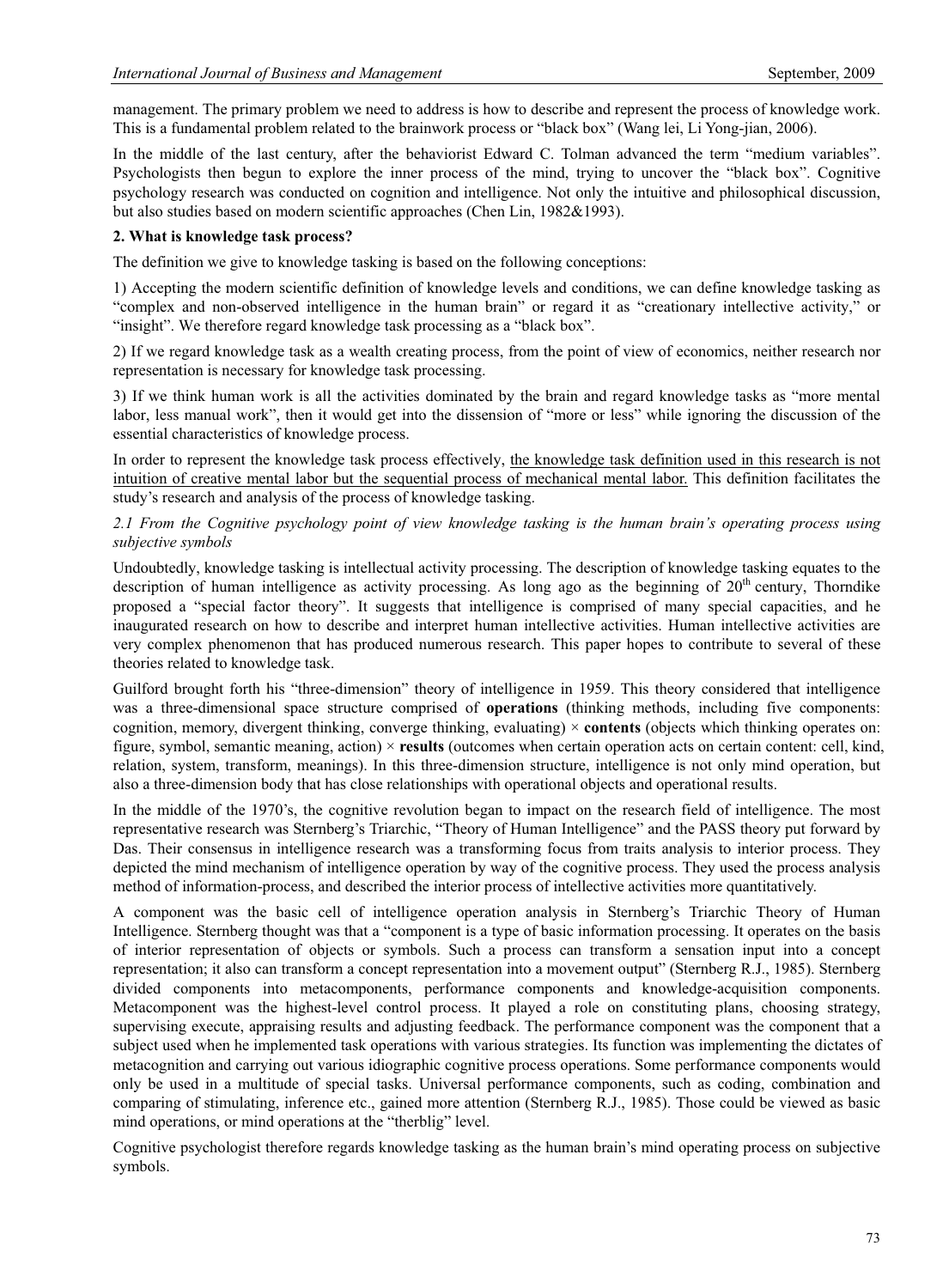# *2.2 From the cognitive science and artificial intelligence point of view; knowledge tasking is the human brain's information and calculating process*

Artificial intelligence compares the brain to the computer. It regards the mind's process as being similar to computer processing; however, it explains the mind's process as more delicate and elaborate (Fu Xiao-lan, Liu Chao, 2003). It uses basic rules in a physical symbol system to explain the mind's complicated psychological phenomena and regards the process of solving problems as information and calculating processing (Simon H.A, 1983).

Nobel Prize winner Simon, renowned for his work in cognitive science, regarded the mind's operation as the calculating process of human brain. The human brain's operation or processing uses certain symbols. This transformation of semantic symbols are restricted by rules. For example, the addition formula, it mainly formed vision-Arabic numerals representation and audition-verbal representation of the multiplication formula (Zhou Xin-lin, Dong Qi, 2003). It could be said that in the sense of symbol transformation, whether human brain or computer, all form a system of symbol operation and processing. The human brain's cognition and intelligence activities can all be simulated through computer coding into symbols (Yan Ping-fan, Zhang Chang-shui, 2002). Therefore, "the human brain is a computer, thinking is calculation, cognition is symbol calculation" (Yan Ping-fan, Zhang Chang-shui, 2002).

In the abstract, computing is the mapping or transformation based on a symbolic string. Computing is the process of changing an existing string into a presupposed string by limited steps. The computing process function simply transforms the strings, e.g., transforming "1 + 1" into 2 is an addition calculation, and  $\bar{x}^2$  into 2x is differential coefficient calculation. Theorem proving, letter translation, numerical calculation and non-numerical calculation are all computing. Transforming the poem "flocks and herds appear as grass bends to wind" into an image of grazing livestock is also a kind of computing. It transforms literal information symbols into image information symbols. The algorithm of this computing is called mind operation. Such transformation is fulfilled by the human brain through the mind operation of "reproductive imagination".

Cognition information processing theory has five basic theoretic hypotheses. Recursive decomposition hypothesis states that any complicated (un-original) information event could decompose into lower level and more detailed components to describe it. In other words the cognitive process consists of more simple cognitive processes (these processes also could be decomposed into much more simple cognitive process), and any knowledge task process also could be decomposed into more simple mind operations and described by mind operation chains. Adelaman (American South-California University) first published the DNA computer theory in the journal of "Science" in 1994. The DNA computer theory proposes that cognition and thinking are kinds of recursive computing in molecule level. So, knowledge tasking is similar to information processing. It is symbol transformation by the process of the brain's computing operation.

Obviously, in the point of view of cognitive science and artificial intelligence, knowledge task process is human brain's information processing of subjective symbols within the brain. It is human brain's calculating process.

# *2.3 From the scientific management point of view, mind operation is the "therblig" of knowledge tasking - a succession of mind operations which compose knowledge task processing*

Before the concepts of "basic human actions" defined as "therblig" has brought forward, human manual work was in the state of the "gray box". In 1881, Taylor found that "basic motion" in a certain industry also exists in other industries (Frederick W. Taylor, 1911). At the same time, through research on actions in the brickwork industry, Gilbreth put forward a concept he called "therblig", which is similar with "basic motion". Using the concepts of "basic motion" and "therblig", Taylor defined manual work as "a series of actions and work is only a series of simple actions". Since manual operations tasks are only a series of simple actions, the processes of different types and nature of operations tasks can also be interpreted as "motion" or "therblig". To transform consecutive manual work or operations task processes to discrete process comprised of "motions" or "therbligs" —the method is called "motion and time studies". It makes operations task become a controllable process whose method can be optimized and measured in time. Consequently, the origin of Science Management was established.

Operations tasks are operational processes that human physical forces act on physical objects, likewise, knowledge tasks are operational processes that human mental efforts act on symbol information. So, the processes that human mental efforts act on symbol information, and then at a higher-level consecutive knowledge task process, can be transformed into a discrete process. This is comprised of a series of "basic motions" and interpreted as "therbligs". The motions of operation tasks are muscles and bone activities. The knowledge task's "motions" and "therbligs" could be regarded as the mind operations of the human brain. Similar to defining manual work and operation tasks by "basic motion" and "therblig", we can describe knowledge task process effectively with mind operations.

So, from the point of view of scientific management, knowledge is a series of mind operation processes.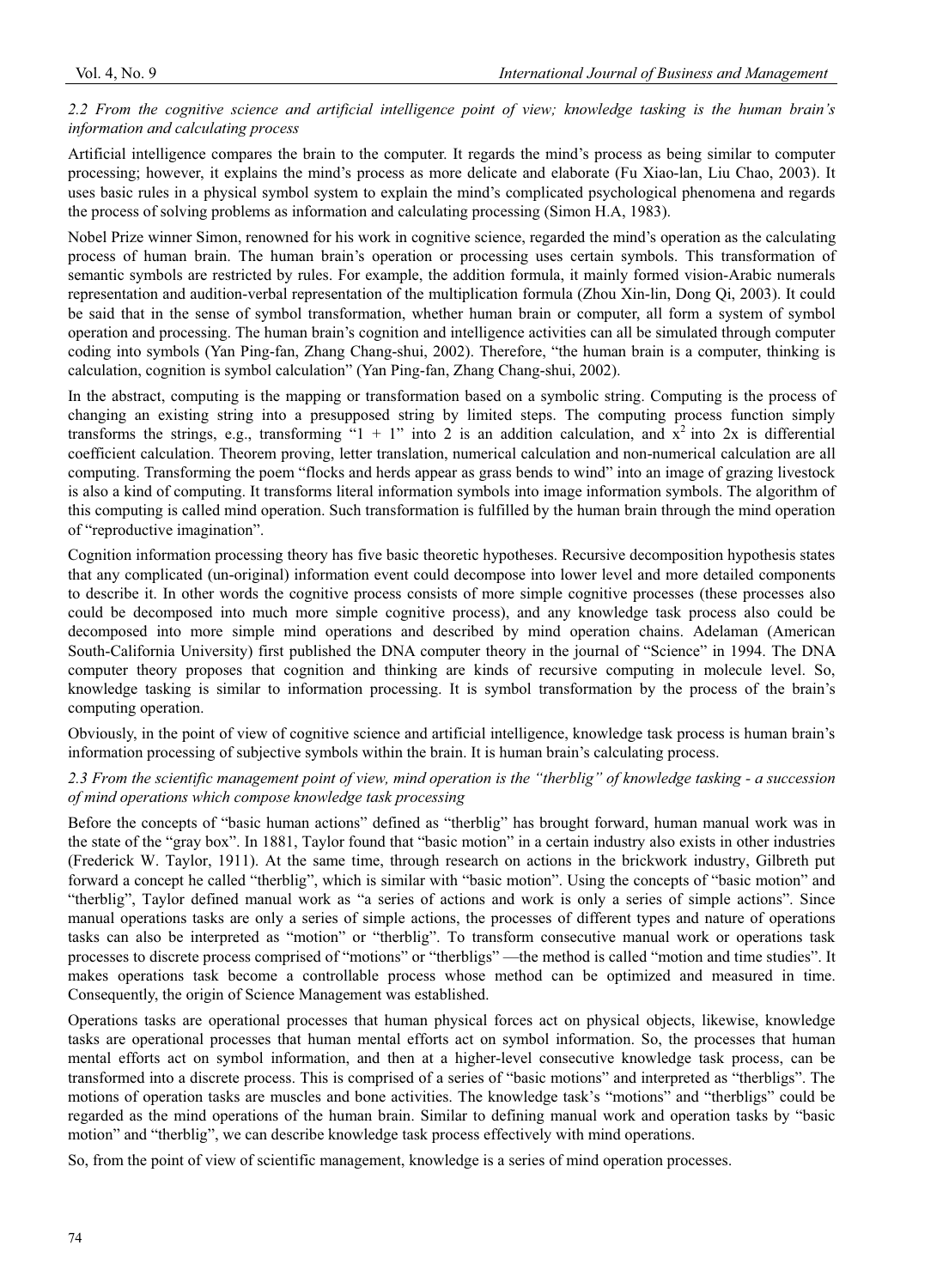# *2.4 Knowledge tasking is the human brain's mind operating process on subjective symbol*

In summary, from the "process" point of view knowledge tasking is the human brain's succession of mind operating processes on subjective symbol. Such process is mechanical, ordinal, calculable and form-repeated (not semantics and content repeated) process (Li Yong-jian, Ma Shun-dao, 2004).

It needs to be explained that this paper only discusses what knowledge task process is, not why. That is the field of cognitive science. So, the manners of mental labor (thinking, cognition or information processing manners including "inspiration" and "insight"), all could be regarded as discrete points or the "therbligs" of mind operation. This definition avoids the difficulties of description and research caused by the problems such as "inspiration". Because the goal of this paper is to demonstrate the use of limited mind operation concepts to describe limitless different knowledge task processes. This could be used to optimize task methods, measure task time, and subsequently improve management efficiency.

## **3. The formalization of the process of knowledge tasking**

The object of our research focuses on the formal representation of knowledge work process. We explore the problem in two aspects: artificial intelligence and psychology.

## *3.1 Knowledge representation of knowledge task processing*

Artificial intelligence is based on the simulation of the human brain's working principles. We also can analyze the knowledge working process by analyzing the knowledge representation. The problem solving process advanced by Newell and Simon created the formal research into artificial intelligence in 1950s. Research in artificial intelligence has spread into two fields: Symbolism and Connectionism. Symbolism emphasizes the functional simulation and regards the basic unit of intelligence as symbols. The cognitive process is symbol computing by symbol representation. This is the traditional way to study artificial intelligence as psychological symbol processing. Connectionism emphasizes the structural simulation, using the neural-psychological method that is the method of artificial neural network (Liu Zhong-pei, Sun Jing, 2001). These two ways to study artificial intelligence is the new trend in amalgamation: the manipulation of symbols is realized in the sphere of connectionism (Wei Hui, Pan Yun-he, 2000). The aim of artificial intelligence is to let a machine fulfill the work that needed the intelligence of human beings (Minsky M, 1968). The key to have the machine solve the problem as a human brain is how to include the experts' experience and how to represent it in the acceptable and useable way by computer (Feng Ding, 2006). The knowledge representation is the foundational problem in artificial intelligence. Predicate Logic, procedural Rule, Frame and Semantic Network are the popular knowledge representations in artificial intelligence (Feng Ding, 2006).

If we regard the computer as the physical realization of symbolic system, we could formalize the problem to be solved. Formalization is to represent the objects as uniform abstract symbols and set rules. In a broad sense, formalization refers to all the objects being sensed and combined. They need to find the corresponding material in the consciousness (such as images and sounds). The mental activity is fulfilled by organization of these materials. In narrow sense, the formalization is to set up a series of algorithms that can be carried out by the computer (Wang Qian-ling, 2004).

So the representation of the knowledge task process is the formalization of the process. We use predicate logic to describe the typical program problem "Tower of Hanio" as followed (Tan Hao-qiang, 1999).

3.1.1 Using predicate logic representation to solve the process of the "Tower of Hanoi"

The problem is as follows: there was a tower in ancient time, and 3 sets of plates are located in the tower. To begin with the set b1 had 64 plates. The plates were different, and the bigger ones are always under the smaller ones. (See the fig.1) An old monk wanted to transfer the 64 plates from the set b1 to set b3. He is only permitted to transfer one plate at a time. During the transfer process the bigger ones should always be under the small ones in the 3 sets.

Insert Figure 1 here

Suppose the  $a_i$  as plates,  $i=1,2,3,...n$ ,  $a_{i+1}>a_i$ ; For explaining it more clearly, we take only 3 plates(n=3)

Suppose the  $b_1$ ,  $b_2$ ,  $b_3$  as the 3 poles.

Suppose the U as "on...pole, and... is above..." U  $(b_1, a_1, a_2)$  indicates is on the b1pole and a1is above a2.

Suppose the M as "...was transferred from...to..."M (a1, b1, b2) indicates that  $a_1$  was transferred from  $b_1$  to  $b_2$ . U and M can describe the whole process of transfer.

(0) initial: U (b1, a1, a2), U (b1, a2, a3), U (b2, 0, 0), U (b3, 0, 0);

(1) step: M(a1, b1, b3), and U( b1, a2, a3), U(b2, 0, 0); U(b3, a1, 0);

(2) step: M (a2, b1, b2), and U(b1, a3, 0), U( b2, a2, 0), U( b3, a1, 0);

(3) step: M(a1, b3, b2) and U(b1, a3, 0), U (b2, a1, a2), U(b3, 0, 0);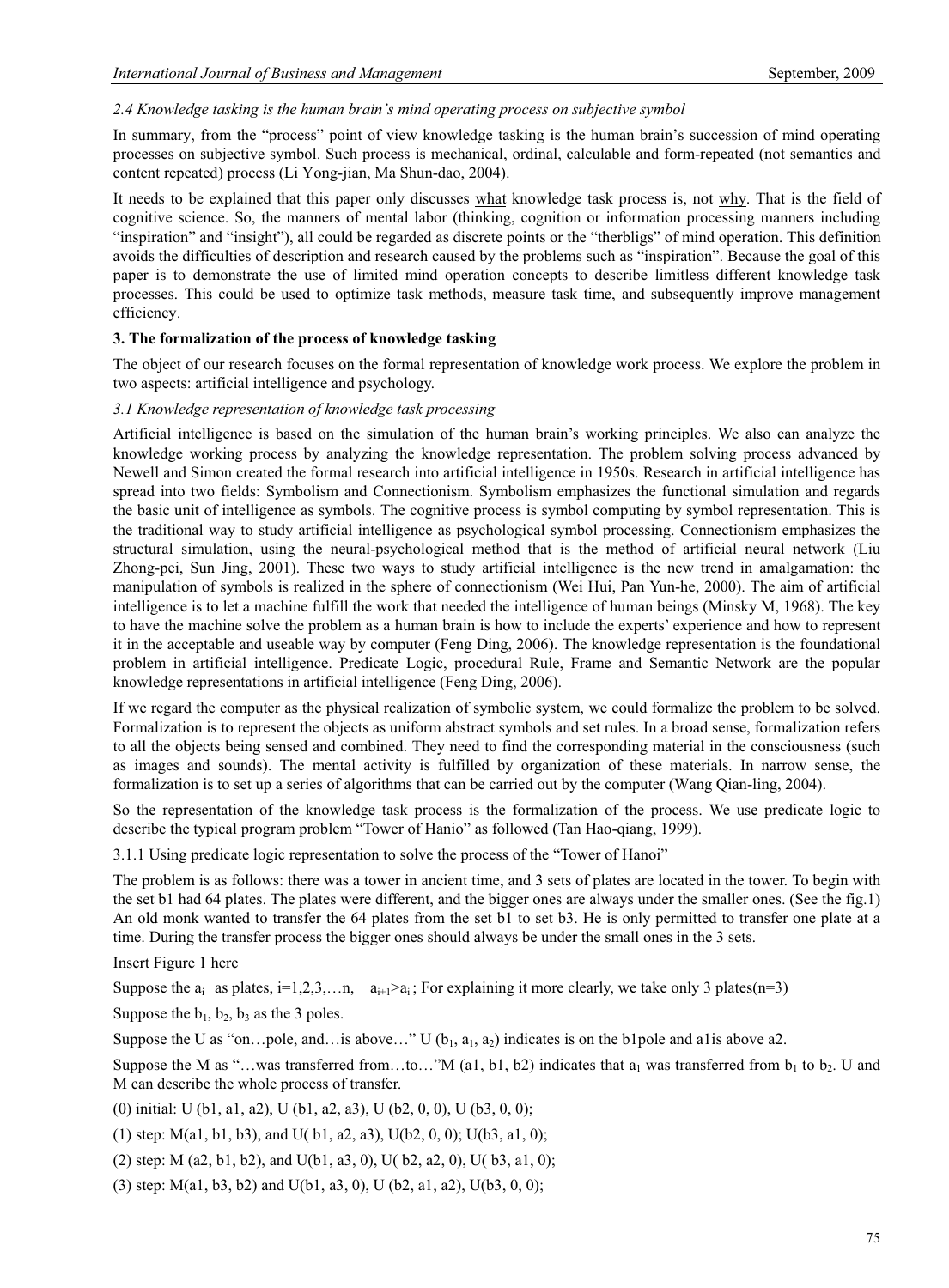(4) step: M(a3, b1, b3), and U( b1, 0, 0), U(b2, a1, a2), U(b3, a3, 0);

(5) step: M(a1, b2, b1), and U(b1, a1, 0), U(b2, a2, 0), U(b3, a3, 0);

(6) step: M(a2, b2, b3), and U(b1, a1, 0), U(b2, 0, 0), U( b3, a2, a3);

(7) step:  $M(a1, b1, b3)$ , and  $U(b1, 0, 0)$ ,  $U(b2, 0, 0)$ ,  $U(b3, a1, a2)$ ;

(8) the goal: U(b1, 0, 0), U(b2, 0, 0), U(b3, a1, a2), U(b3, a2, a3).

Of course, this is not a unique representation, and there exists a lot of other ways to represent it (Feng Ding, 2006; Zhang Xiao-jiang, Liu Chang, 2005).

#### 3.1.2 The limitation of knowledge representation

Knowledge representation is the arithmetic model of intelligence simulation. It does not explore the nature of intelligence or define inner process of human intelligence, especially for traditional symbolism (Wei Hui, Pan Yun-he, 2000). Though we can use predicate logic to describe the Tower of Hanio clearly, it is not the real way in which brain's solving process works. We can prove this by analyzing the phases of programming.

The program is a typical knowledge task. The program can be divided into two phases. In the first phase, the programmer should solve his own cognitive problem using natural language to understand the aim of the program. The second phase is to solve the cognitive problem of the computer (Li Yong-jian, Wang Lei et al, 2006). By coding knowledge into a form that the computer can understand makes the computer fulfill the task needed for intelligence. The choice of how to represent knowledge reflects the developer's cognition of simulated intelligence behavior. But not every representation is the real reflection. Both the symbolism and connectionism are only the approximate representation of the mental process. The mind operation focuses on the mechanism of intelligence, pursuing the objective reality (Wei Hui, Pan Yun-he, 2000). We can get to the new cognition of the intelligence by exploring the biological and psychological process of intelligence itself. The new way to study the subject indicates the advanced in the methodology of AI (Wei Hui, Pan Yun-he, 2000).

The knowledge presentation in AI can solve the cognitive problem of the computer, and provides the indirect way to describe the process of knowledge work. But it can't solve the process management problem in knowledge task, such as optimization and measurement. So, we should find the more direct way to describe the knowledge task process.

Here we use the cognitive process theory and mind operation to describe the knowledge work process.

## *3.2 The MO representation of the knowledge task process*

## 3.2.1 The knowledge task process is "a series of activities" (a series of MO's)

Before classic scientific management, the process of manual movements was a "black box" similar to knowledge tasking. Since Taylor and Gilbreth brought forward the concepts of "basic movement" and "therbligs", manual processes began the "white box" which can be described and measured. This became the foundation of scientific management. If we describe the process of knowledge task by activities, the inner process of it can turn the "black box" into a "white box". In cognitive science, the activity is the MO.

Wu wenjun, the academician who achieved the highest scientific technology honor of china, considers the most probable subject to be mechanized should be mathematics. That is the typical mental labor. In fact, math is stricter, more concise and valuable than other subjects. So math is easier to be mechanized than other mental labor. In the view of Wu, take the problem (1) as an example. The task is to identify as many mental functions as possible; the requirement is that the addition of two digits is equal to the product of the two digits.

$$
4\frac{1}{2} + 1\frac{2}{7} = 4\frac{1}{2} \times 1\frac{2}{7}
$$
 (1)

According to 3 persons thinking aloud, we analyze the process of MO as follows:

Step 1: information perception. To identify what kind of problem this is: addition and multiplication.

Step 2: information extracting. Activate relative knowledge and experience for the addition and multiplication information stored in the brain.

Step 3: **problem identification**. Carify the problem and requirement: make the addition of the two digits equal to the product of the two digits.

Step 4: **Transformation**. According to previous knowledge about fractions, we transform the example (1) into (2) below

$$
4\frac{1}{2} + 1\frac{2}{7} = 4\frac{1}{2} \times 1\frac{2}{7} \Rightarrow \frac{9}{2} + \frac{9}{7} = \frac{9}{2} \times \frac{9}{7}
$$
 (2)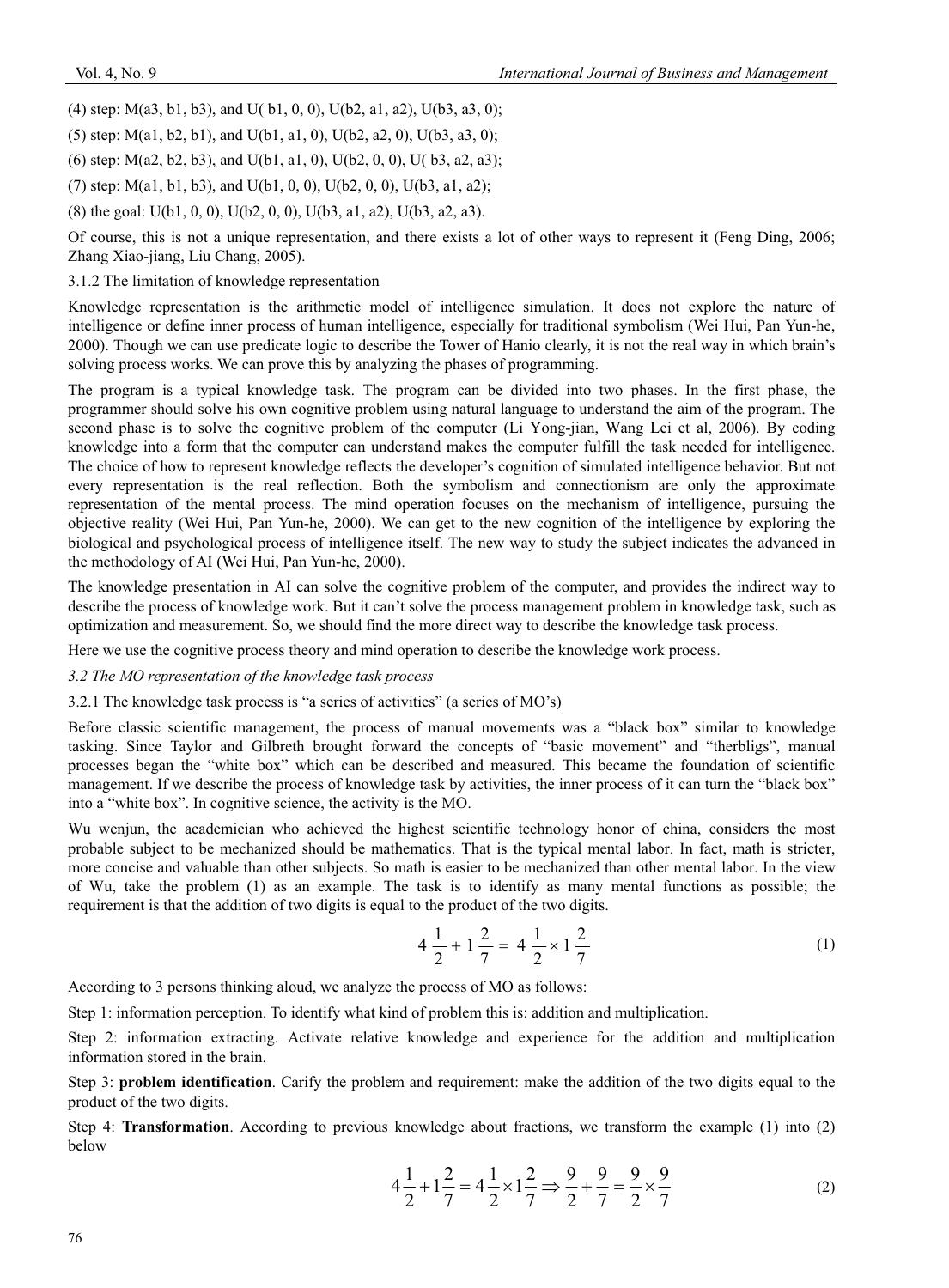Step 5: character comparing. Compare the two numerators and denominators, and try to find the similarity and difference.

Step 6: character extracting. The two numerators are the same, and the two denominators are different.

Step 7: reasoning. The addition of two denominators is equal to the numerators.

Step 8: Character conformity. The common numerator (9) of the two improper fractions is equal to the addition of the two denominators (2+7).

Step 9: supposing. If the common numerator of the two improper fractions is equal to the addition of the two denominators, the product of the two fractions will be equal to their addition.

If 
$$
a + b = k
$$
, then  $\frac{k}{a} + \frac{k}{b} = \frac{k}{a} \times \frac{k}{b}$  (3)

Step 10: validating. According to the supposing, find some example to validate.

$$
2\frac{1}{4} + 1\frac{4}{5} = 2\frac{1}{4} \times 1\frac{4}{5}
$$
 (4)

Step 11: symbolic describing. To describe logical thinking in nature or artificial language.

Step 12: standardization. Standardizing the result of step 10, and program as follows.

```
Void f (int x, int y)// define the function containing the two parameters to fulfill the requirement of task (1)
{
```
if(x>0&&y>0) // the two digits are positive number.

$$
\{ \overline{\}
$$

int z,l,m,n,p;//define the assistant parameters;

z=x+y;//ascertain the common numerator;

 $l=z/x; m=z\%x; // transform the first proper fraction into mixed number;$ 

 $n=z/y; p=z\frac{y}{y}$ ; transform the second proper fraction into mixed number;

if(m&&p)//when the two are all in fractional forms

printf("%d(%d/%d)+%d(%d/%d)=%d(%d/%d)\*%d(%d/%d))n",l,m,x,n,p,y, l,m,x,n,p,y);// output the result

```
}
```
{

 $\left\{ \begin{array}{c} \end{array} \right.$ 

else if(!m&&!p)//when both of then are positive integers

```
printf("%d+%d=%d*%d\n",l,n, l,n);
```

```
}
```
else if(!m)//when the first is positive integer

```
{
```
printf("%d+%d(%d/%d)=%d\*%d(%d/%d)\n",l,n,p,y, l,n,p,y);

```
 }
```
else// when the second is positive integer

```
printf("%d(%d/%d)+%d=%d(%d/%d)*%d\n",l,m,x,n, l,m,x,n,);
```
}

else

printf ("They can't be formed a proper formulation");// the other situations. }

3.2.2 The necessary declaration

What should be pointed out is that even for the same knowledge task, each person has a different mind operation chain.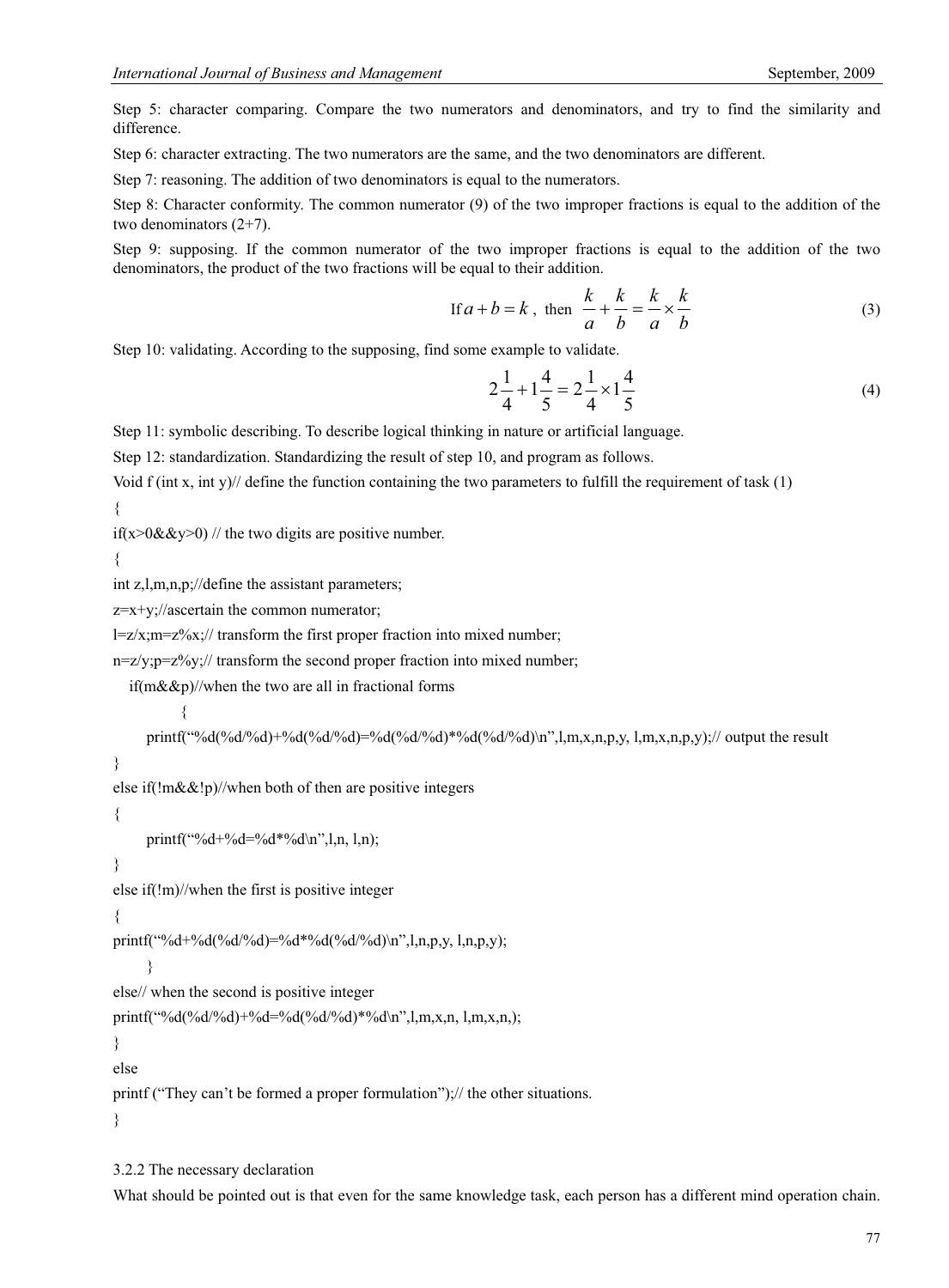What MOs people will use are not just limited to the ones mentioned above, and the sequence of the MO in the chain is not unique. Different types of knowledge works have the different MOs, and the same MO in different types of knowledge task is not in the same position of the chain, just like the therbligs in manual labor (Wang Jin-hua, 1997).

Is MO ubiquity in knowledge task? What are the common MOs in knowledge task? We will try to use the research to test the ubiquity of MO and its ability to use the MO to explain the process of knowledge task.

# **4. The confirmatory research on MO**

## *4.1 Research purpose*

To explore whether observed data will conform to the mind operation concepts set model (see fig.2) by LISREL (Linear Structural Relations). Confirmation requires the following: First, whether there exist MO elements in knowledge task process. Second, whether there is a proper structure of the elements.

## *4.2 Research method-The introduction of Structure Equation Model (SEM)*

SEM is a universal and primary linear statistic modeling technology. It is the combination of statistic analysis methods in the fields of econometrics, sociometrics and psychometrics. SEM also uses simultaneous equations to ask for answers, but it doesn't require strict assumptions or limitations, and simultaneously, it allows both independent and dependent variables to exist. SEM is primary a confirmatory technology. It is used to ensure that a certain model is reasonable but not to seek and discover a suitable model for researchers. In our research, we use SEM to confirm whether our hypotheses are reasonable.

There are five primary steps when using SEM (Bollen, Kenneth, J. Scott Long, 1993):

(1) Model specification: according to theory or former research, researchers need to specify the assumptive initial theoretic model before model estimation.

(2) Model identification: this step determines whether the research model has the only answer of parameter estimation. In some situations, as the model is specified mistakenly, the parameters can't be identified and it can't get the only estimation values. As a result, the model has no answer.

(3) Model estimation: the model parameters can be estimated with several different methods. The most popular model estimation methods are maximum likelihood and generalized least squares.

(4) Model evaluation: After the acquirement of parameter estimation values, it needs to appraise whether the model and data are fit, and compare with alternative model's fitness indices.

(5) Model modification: If model can not fit well to the data, the model must be modified and specified again. In such situations, the researcher needs to determine how to delete, add and modify the parameters of model. Through parameters re-specification, it can improve model's degree of fitness. Researcher can determine the model's re-specification according to the model modification indices provided by LISREL soft and the results of test of initial model paths. Once model is specified again, it needs to repeat the five steps above. A model that fits well usually repeat these steps many times.

The five steps above are the groundwork when researching a theoretic model by SEM. Especially, the confirmatory factor analysis (CFA) is also a type of SEM method.

## *4.3 The hypothesis for the concept model of the MO*

In light of the analysis from the point of view of both the AI and cognitive psychology, we can regard the process of knowledge task as the process of information symbol transformation (Simon H.A, 1986). In the view of modern cognitive ergonomics, knowledge tasking is the reasonable sequence of MO (Wang Jin-hua, 1997).

The Gilbreth's initiated the method that screened and analyzed the movements of task with cine-cameras and calculagraphs. It broke down human being's task movements into three types with seventeen basic motions in all (named "Therbligs"). They were: stretching, grasping, moving, assembling, applying, disassembling, unclenching, checking, searching, choosing, planning, aiming, pre-aiming, holding, resting, staying and delaying (Frank B. Gilbreth, 1912).

WF (Work Factor) divided human operational movements into eight types under the consideration of four variables—the body parts, move distance, manual control level and resistance or weight. They were carrying, snatching, pre-aiming, assembling, using, disassembling, brain processing and unclenching.

MTM (Methods Time Measurement) divided human operational movements into stretching, carrying, rotating, pressing, running, grapping, orientating, unclenching, disassembling, eye-moving and body-movement and so on. By analyzing the variables of movement level, movement distance, movement form, resistance or weight, movement type or character, and together with simultaneous motion, combined motion, compound motion scene, it included three forms of MTM-1, MTM-2 and MTM-3, based on the movement's degree of accuracy.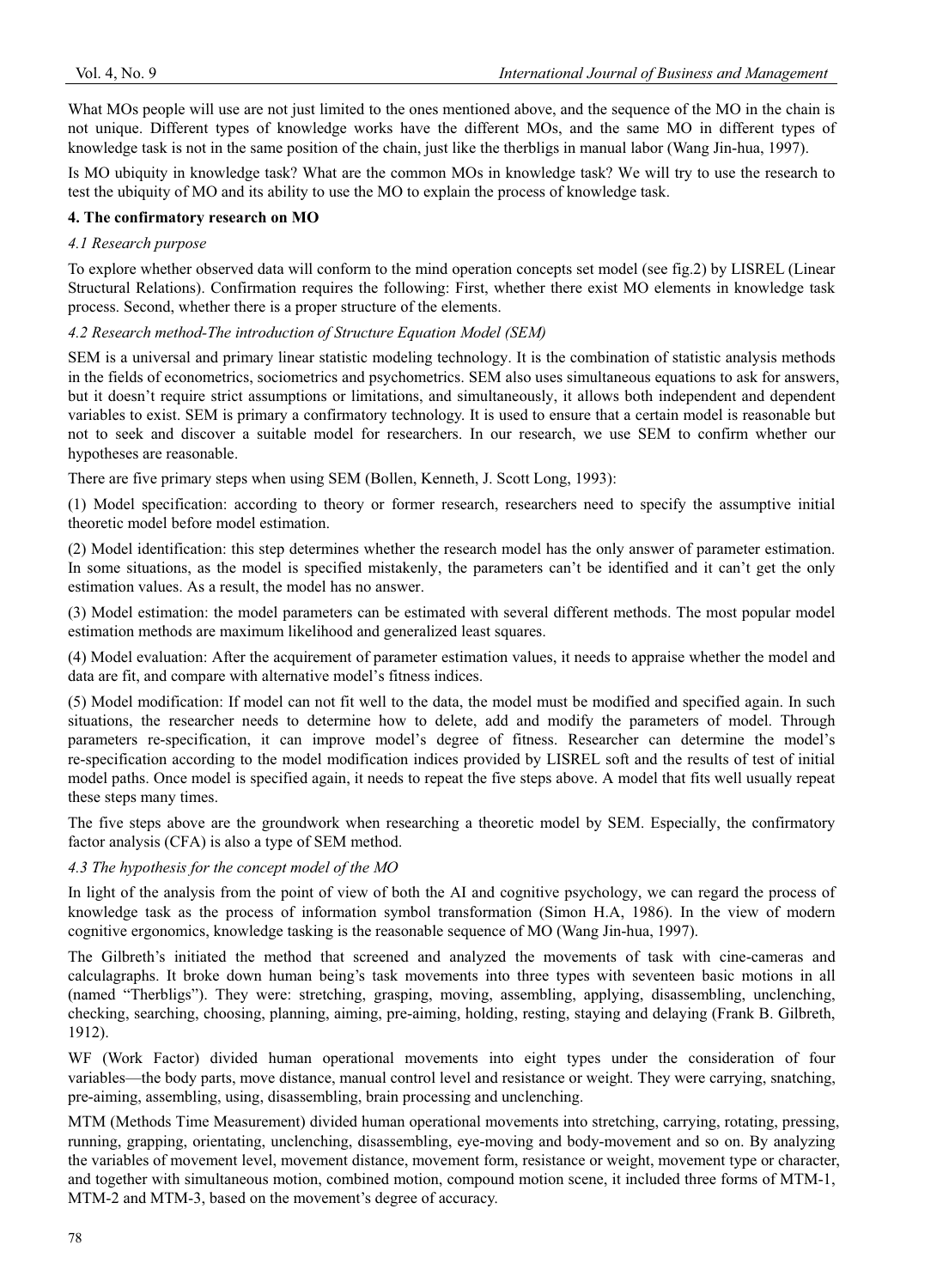In 1959, Wofac Corporation took the lead to put forward the method of Variable Factor Program (VFP), which studies the brainwork. In 1967, it brought forward Wofac Mento-Fator System (WMFS) based on Predetermined Motion-Time Study (PMTS). WMFS had determined the task element system which included fourteen elements: sight movement, sight watching, looking, nerve transmitting, distinguishing, estimating, identifying, deciding, remembering, recalling, calculating, confirming, transforming and attention transferring.

Using the perspective of the Scientific Management's process the analysis of knowledge task process can be thought of being comprised of "a series of" mind operations which are similar to the "basic motions" or "Therbligs". From the perspective of cognitive science, knowledge task is an operational (transforming) process of the mind on information symbols. The mind's operation is an algorithm of knowledge tasking (transformative rule). Based on these definitions, the mind's operation can be viewed as "operational modes of information processing", while knowledge task process is the set of these information-processing modes (mind operations). We can then present simple manipulative definitions of mind operation concepts on the "therblig" level as follows:

(1) **Metacognition.** Simply speaking, metacognition is cognition and adjustment on cognitive activity processes. It plays a role in constituting plans, choosing strategies, supervising execute, appraising results and adjusting feedback. It is the highest-level control or fountainhead of the following MOs.

(2) **Distinguishing.** The ability to discern and confirm expressive forms of information, every kind of perception, discrimination and recognition. Its meaning is similar to the "cognize" defined by Guilford.

(3) **Memory.** Maintains existing knowledge, searches and memorizes new information.

(4) **Transforming.** Changes the forms of information. For example, transform letter information into table information.

(5) **Imagining.** Changes and transforms images into new one. For example, we read the ancient poetry sentence "Flocks and herds appear as grass bends to wind"; it would appear a beautiful picture in our brain. This is the result of imagination. When we imagine, we all depend on the images already stored in our brain.

(6) **Character extracting**. Breaking down the whole object (cognitive object) into parts and extract the characters of cognitive objects. It has three levels: ①action thinking level, such as tearing down the clock's parts one by one within brain; ②imagery thinking level, such as breaking down the image of a tree into roots, branches and leaves; ③abstract thinking level, such as disassembling the chemistry equation.

(7) **Character integrating**. Combining the parts of the cognitive objects, i.e., characters, attributes, within the brain. "Character integrating" and "character extracting" are both dialectic mind operations. They also have three levels:  $\Phi$  (Dmotion thinking level, such as assembling the clock's parts one by one within the brain;  $\Phi$  imagery thinking level, such as synthesizing the image of roots, branches and leaves into a tree within the brain; 3 abstract thinking level, such as combining and establishing simultaneous equations.

(8) **Reasoning.** Concluding from known or assumptive facts, or inferring a new judgment from one or more known judgments.

(9) **Concretization**. Applying general conclusions to idiographic things; it is a type of deduction.

It is necessary to explain two points about the MO enumerated above. First, MO's can be subdivided by degree and whether or not they are dependant on practical demands and conditions. Second, it can define and add new MO's. This is very much like the differences and specialties among MTM, WF and MOD in IE (Industry Engineering).

According to the theories of cognition science and the definitions given above, together with Structural Equation Model and confirmatory factor analysis (Barbara M. Byrne, 1998), the structure of the MO concepts set could be considered as a full model, showed in Figure 2.

#### Insert Figure 2 here

Metacognition is the highest level processing operation. It plays a role on planning, supervising and adjusting to the other mind operations in the whole knowledge task process. So, metacognition is an exogenous latent variable ( $\xi$ ), the other mind operations are all endogenous latent variables  $(\eta)$  of metacognition (Sun Shang-gong, 2002).  $X_i$  and  $Y_i$ are vectors comprised of  $\zeta$  and  $\eta$ 's observational indices respectively.

#### *4.4 The design of the questionnaire*

According to the frame of scales' development process, Spector subdivided Likert's three stages into five steps (Rhonda L. Hensley, 1999): (1) define the construct; (2) design the scale; (3) pilot test the scale, confirming the exact connotation of all items; (4) administer the scale and perform item analysis to determine whether the items form scales. Examine and emend the items' intelligibility; (5) validate and normalize the measures.

The structure of the questionnaire is consistent with the theoretical hypothesis framework. It presents the operational definition of every observed variable. The nine basic mind operations compose nine dimensions of the questionnaire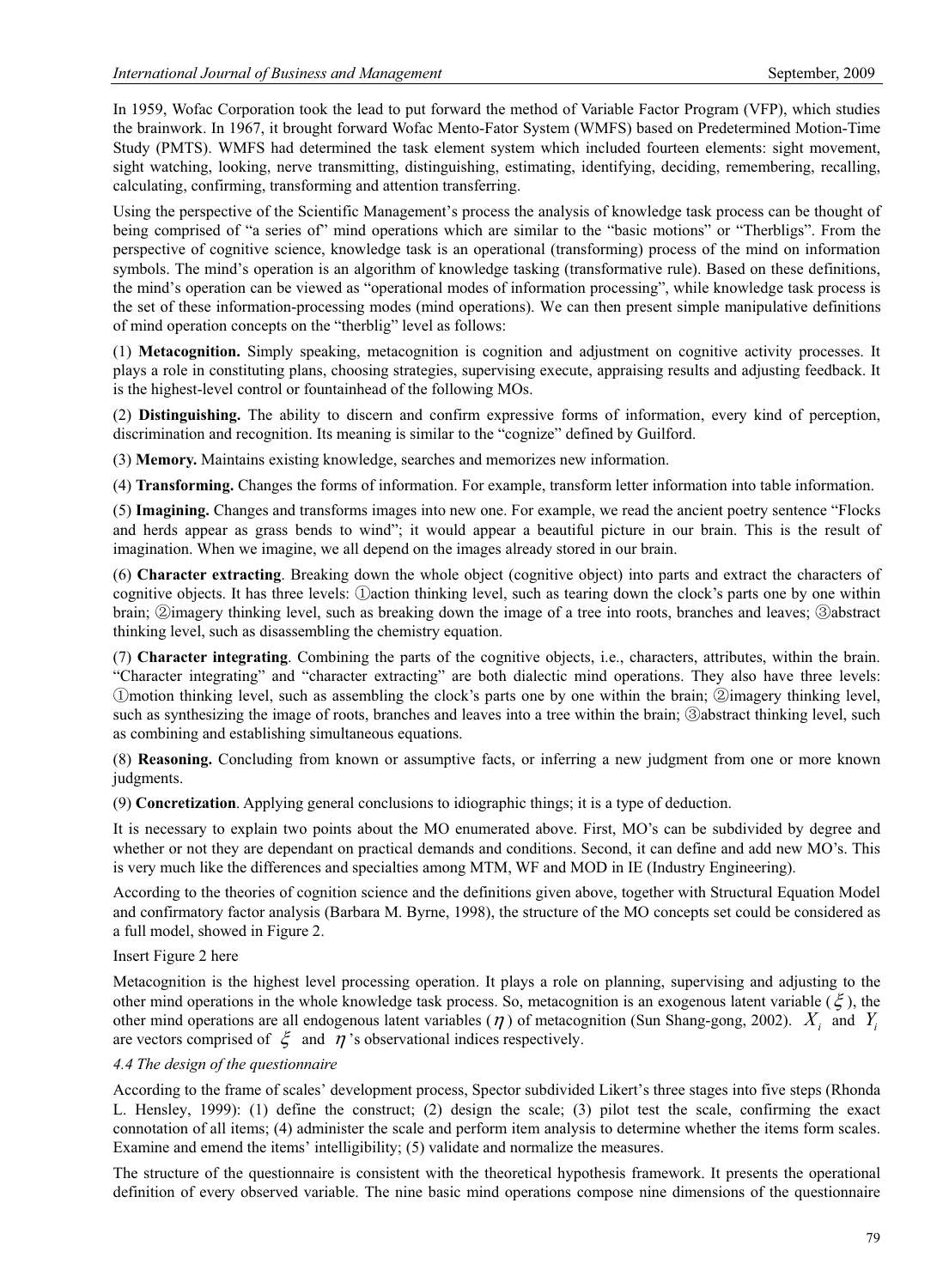and each dimension includes three to six items. There are three sources of the questionnaire items' content. First, the theoretical research of scientific management, cognitive science and intelligence; second, the connotation of each mind operation in knowledge task process; third, the results of previous surveys and small sample pretesting. In order to ensure that the population or subjects understood the meaning and content of each item, we examined the intelligibility of the mind operation with each item. They all reached the level of "comparative understanding easily" or better. For example, for the factor of metacognition we designed 5 items of observed variable. Some items were as follows: "Examine the correctness of thought when analyzing and solving problem $(x_1)$ ", "Adjust and control the thinking process consciously when analyzing and solving problem $(x_2)$ ", "Appraise one's own work processes, methods and results $(x_3)$ ". Then we tested the comprehensibility of the items. All items tested above the "easy to understand" level. This guaranteed the exact understanding of each item.

According to the purpose and hypothesis of the research, we apply the five-point Likert scales. The dimension of questionnaire was frequency of use: often, many, unclear, less, once in a while.

#### *4.5 The collection and summary of the data*

We used the questionnaire to collect the data which verified that knowledge task is the mechanism of brainwork, and knowledge task processing is the information processing of human the brain. For this study, we chose workers that perform mental (brain) functions and especially software engineers as subjects. This was done considering that programming tasks is a kind of typical knowledge process (Wang Lei, Li Yong-jian, 2006).

The sources of subjects in this study were students in the following programs: Master of Software Engineering (MSE) in University of Electronic Science and Technology of China (UESTC), Master of Business Administration (MBA) in UESTC. 235 questionnaires were distributed and 191 completed questionnaires were returned. In these valid questionnaires, there were 118 MSE and 73 MBA; 143 males', 36 females' and 12 people didn't fill "sex".

The data used SPSS11.5 for statistical processing and LISREL8.53 for confirmatory factor analysis (CFA). We eliminated four items whose least component load was below 0.36. 41 items were processed using LISREL8.53 analysis and the data samples composed by the 191 subjects was processed within the LISREL8.53 - according to the structural equation method.

#### **5. Study results**

#### *5.1 Results and Discussion*

We inputted the covariance matrix of target variables (measurement variables), the affiliation of targets and latent variables (namely, the structure). Then the software package LISREL (Joreskog K. G, Sorbom D, 1993) was able to estimate the parameters, such as the relationships of targets and latent variables, latent variables and latent variables, the parts which the model cannot explain and the measurement error of targets, and so on. The values of these parameters could reflect the strength of each relationship. Besides, the software package could compute whether the model put forward by the researchers fit to the sample data (whether the model could express the data) (Hau K. T, Cheng Z. J, Chung C. M, 1996; Kong C. K, Hau K. T, 1997; Marsh H. W, Hau K. T, 1996).

The resultant structure included two highly correlated aspects; the elements of structure and relationships among these elements. According to the study's theoretical analysis and confirmatory analysis based on structural equation method, using the LISREL8.53 program and maximum likelihood estimation, the research gained the SEM fit indices results of observed data, shown in Table 1.

#### Insert Table 1 here

The program chose fit indices as follows: Chi-square  $(\chi^2)$ , NNFI and CFI (critical value is 0.9), RMSEA (critical value is 0.08) (Wen Zhong-lin, Hau Kit-Tai, Herbert W. Mars, 2004).  $\chi^2$  goodness-of-fit test is the most often used measure standard about a models degree of total fit. According to the critical values of each index, the data in Table 1 showed that the structural equation model described in Figure 1 fit the observed data; the fit indices were comparatively perfect. In this paper, RMSEA equaled 0.06 and less than 0.08 (RMSEA=0.06 < 0.08). The absolute index RMSEA weighed the fit degree between the theoretical model and sample data (Wen Zhong-lin, Hau Kit-Tai, Herbert W. Mars, 2004). This indicated that observed data's ability to interpret knowledge task process with a 9-factors model showed in figure 1. The knowledge task process of existing nine factors and the structural relation which metacognition controlled the other mind operations was also verified. Knowledge task process can be interpreted by mind operational concept structure showed in Figure 1. The nine factors were comprised of metacogniton and other eight factors controlled by metacognition. The structure of mind operation concepts set is shown in figure 3 below.

#### Insert Figure 3 here

In practice, mind operations are always highly related to operational objects, and always operates on the object in certain conditions and environment. So, the expressive forms of mind operation are various (like the intelligence's complex forms). They are numerous, complex and observed variables of mind operations (this paper has confirm 41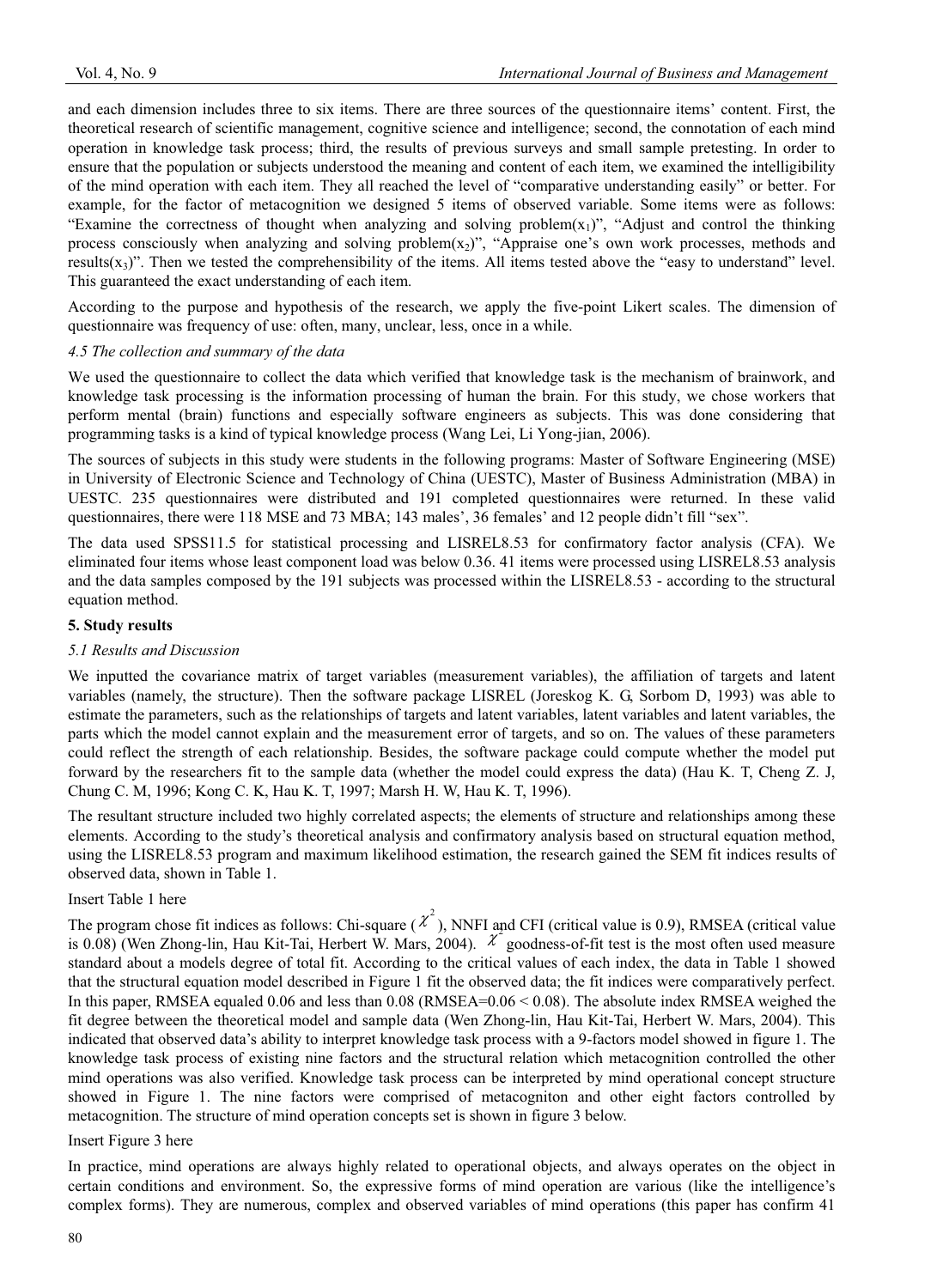entries in confirmatory analysis). Through confirmatory analysis, this paper sums up in variable and un-reductive components from the diverse process and phenomena of knowledge task, and uses them to verify the structural form and related hypothesis (Figure 2). The final results of the model showed in Figure 3. Exogenous latent factor metacognition was the "upriver" variable of nine endogenous latent variables; it indicated that metacognition played a role on planning, supervising, adjusting and controlling. This agreed with the perspective of cognitive science and intelligence theory.

# *5.2 Conclusion and implications*

This study reached the following conclusions and implications

1) AI and knowledge engineering provide an indirect way to describe the process of knowledge tasks. But, it cannot solve the problem of how to manage the process, for example, the optimization and measurement of the tasks. We must explore a direct way to describe the process of knowledge work. This is not only the requirement of the knowledge task management, but also indicates advancement in AI (Wei Hui, Pan Yun-he, 2000).

2) The confirmatory research indicates: the MO set that can represent the process of knowledge task is composed by 9 MOs and the 8 elements that are controlled by metacognition very much as the "therblings" in MTM, WF and MOD. Which elements are parts of the MO varies according to practice (Wang Jinhua, 1997).

3) The optimization of knowledge task is achieved through the reasonable design of the "sequence of MOs" (Wang Jinhua, 1997). This is similar to the optimization of manipulation tasks required to design the sequence of "therblings". To optimize the MOs of knowledge tasks requires further study of more and different knowledge tasks in order to explore and conclude principles and methods.

4) According to the principle of PTS in IE we can relate the process of knowledge work to MOs and provide the object to be measured. We can consider measuring the "MOD" of the MO or the "intelligence quotient" of MO.

In summary, in depth exploration and standardization of the MO representation of knowledge task is a potential way to realize the scientific management of knowledge tasks. It also indicates an advancement in the methods of AI (Wei Hui, Pan Yun-he, 2000). All discussions about process management knowledge tasks have fundamental theory significance both in knowledge management and AI (Peter F. Drucker, 1999; Wang Jin-hua, 1997).

#### **References**

Barbara M. Byrne. (1998). Structural equation modeling with Lisrel, Prelis, and Smplis: base concepts, applications, and programming. LAWERNCE ERLBAUM ASSOCIATES, PUBLISNERS MAHWAH, NEW JERSEY.

Bollen, Kenneth, & J. Scott Long. (1993). Testing Structural Equation Models. New Bury Park: Sage.

Chen Lin. (1993). The progress in the research of some fundamental problems of cognitive science. *Journal of Chinese Academy of Science (in Chinese)*, (2): 112-18.

E. Kevin Kelloway, & Julian, Barling. (2000). Knowledge work as organizational behavior. *International Journal of Management Reviews*, Volume 2, Issue 3:287-304.

Feng, Ding. (2006). *Expert System of Artificial Neural Network*. Beijing: Science Press *(in Chinese)*, 136-186.

Frank B. Gilbreth. (1912). A paper presented at 1912 American Society of Mechanical Engineers (ASME) Meetings.

Frederick W. Taylor (1911). *The Principles of Scientific Management*. New York: Harper-Row Publishing House.

Fu, Xiaolan & Liu, Chao. (2003). Approaches and Methods in Cognitive Psychology to Explore the Mind. *Journal of Dialectics of Nature (in Chinese)*, Vo1.25, No. 5, 96-101.

Hau K. T, Cheng Z. J, & Chung C. M. (1996). Issues in fitting and a comparison of common indexes in structural equation modeling. *Hong Kong Education Research Journal*, 11: 73-81.

Hau Kit-Tai, Wen, Zhong-lin & Cheng, Zijuan. (2004). *Structural Equation Modeling and Its Application (in Chinese)*. Beijing: Educational Science Publishing House.

Joreskog K. G, Sorbom D. (1993). *LISREL 8 User's Reference Guide. Chicago*, IL: Science Software International.

Kong C. K, & Hau K. T. (1997). Issues and misconceptions in using structural equation modeling. *Education Journal,* 25:45-60.

Li Yong-jian, & Ma, Shun-dao (2004). Analysis of "Philippe" in Software Engineering. *Computer Engineering and Applications (in Chinese)*, Vol.40, 57-59.

Li, Yong-jian, Wang Lei, Wang Bo & Tiang Qing. (2006). *Research on the Representation of the Programming Task Process, The 36th International Conference On Computers and Industrial Engineering (ICCIE)* , Taipei: National Tsing Hua University Press, 13.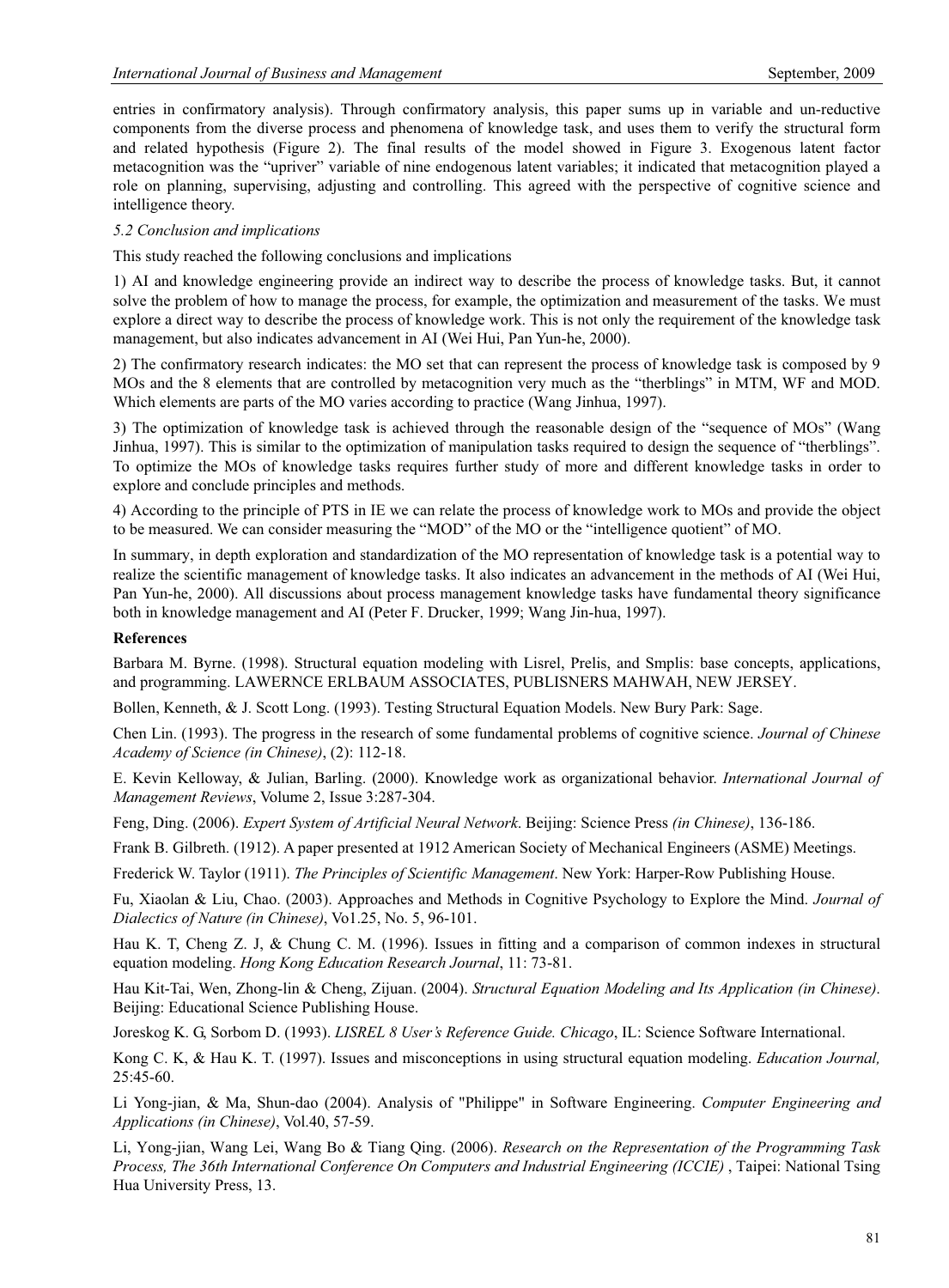Liu, Zhongpei & Sun, Jing. (2001). From Existence to Evolution: the Change of Paradigm of Artificial Intelligence Research and Its Philosophic Idea. *Journal of Systemic Dialectics (in Chinese),* Vol.9, No. 2:71-76.

Marsh H. W, & Hau K. T. (1996). Assessing goodness of fit: Is parsimony always undesirable? *The Journal of Experimental Education*, 64:364-390.

Minsky M. (1968). Semantic Information Processing. Mass: MIT Press, 5-10.

Peter F. Drucker. (1999). Knowledge-worker Productivity: The Biggest Challenge. *California Management Review*, Winter, 79-94

Peter F. Drucker. (1999). *Management Challenges for the 21st Century*. New York: Harper Business.

Rhonda L. Hensley. (1999). A review of operations management studies using scale development techniques. *Journal of Operations Management,* 17:343-358.

Russell Curtis, & David Leon. (2002). Supporting knowledge work with physical design. *Knowledge Management Review*, Volume 5, Issue 5:26-32.

Simon, H.A. (1983). Search and reasoning in problem solving. *Artificial Intelligence*, 21, 7-29.

Sternberg R. J. (1985). *Beyond IQ: A Triarchic Theory of Human Intelligence*. New York: Cambridge University Press.

Sun, Shanggong. (2002). A brief introduction of latent variables analysis-1. *Applications of Statistics and Management (in Chinese)*, Vol. 21, (1): 52-58.

Tan, Haoqiang. (1999). *The C Programming Language(2nd Edition)*. Tsinghua University Press *(in Chinese)*, 161-163.

Thomas H. Davenport, Robert J. Thomas, Susan Cantrell. (2002). The Mysterious Art and Science of Knowledge-Worker Performance. *MIT Sloan Management Review,* Fall, 23-31.

Thomas H. Davenport, Sirkka L. Jarvenpaa, & Michael C. Beers. (1996). Improving Knowledge Work Processes. *Sloan Management Review*, 26(10):53-66.

Tomas Hellstroèma, Ulf Malmquistb, Jon Mikaelssonc (2001). Decentralizing knowledge: managing knowledge work in a software engineering firm. *Journal of High Technology Management Research*, Vol.12 (1): 25-38.

Wang, Jinhua. (1997). *Military Ergonomics*. Beijing: Defense University Press *(in Chinese)*.

Wang, Lei, & Li Yongjian. (2006). Mind Operation Description of Software Programming Task Process. *Computer Engineering and Application (in Chinese)*, Vol.42 (4):33-38.

Wang, Qianling. (2004). The Change of Research Guidelines of AI. *Journal of Social Science Research(in Chinese)*,  $(6):54-60.$ 

Wei, Hui, & Pan, Yunhe. (2000). The Progress in Epistemology of AI: from Knowledge Representation to Representation. *Journal of Computer Research and Development (in Chinese)*, Vol. 37, No. 7, 819-826.

Wen, Zhonglin, Hau Kit Tai, & Herbert W. Marsh. (2004). Structural Equation Model Testing: Cutoff Criteria for Goodness of Fit Indices and Chi-Square Test *(in Chinese)*. *Acta Psychologica Sinica*, 36(2):186-194.

Zhang, Xiaojiang, & Liu, Chang. (2005). The Cognitive Process in Tower of Hanoi Solving and Its Feature. *Studies of Psychology and Behavior (in Chinese)*, 3(1):44-49.

Table 1. Fit indices values between theoretical hypothesis and observed data



Figure 1. Sketch map of "tower of Hanoi"